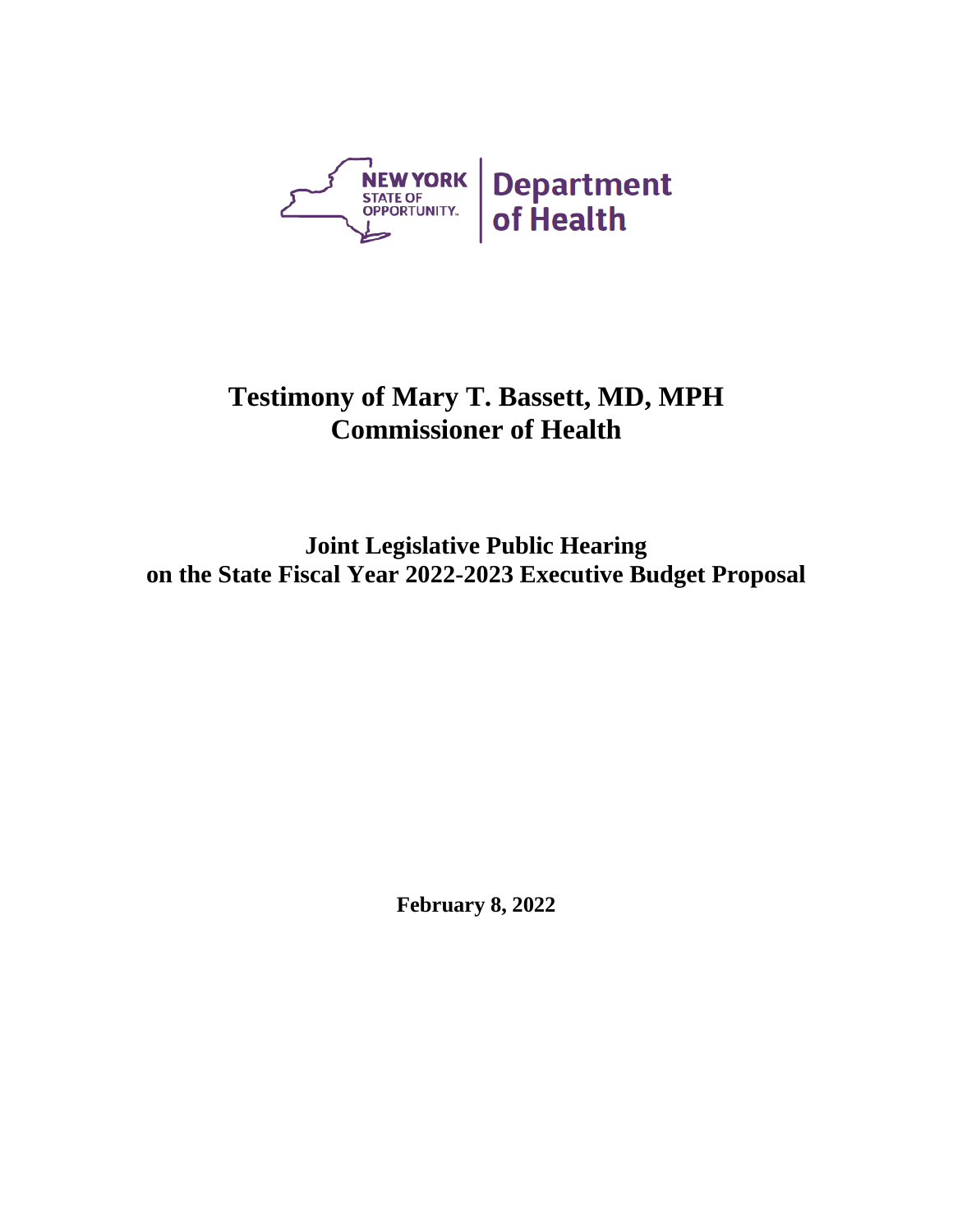Good morning, Chairpersons Krueger, Rivera, Weinstein and Gottfried, and members of the New York State Senate and Assembly. My name is Dr. Mary Bassett. Thank you for the opportunity to testify on Governor Hochul's Executive Budget for Fiscal Year 2023 as it relates to the health and wellbeing of New Yorkers. Joining me is Brett Friedman, the State Medicaid Director.

I began my tenure here at the Department just about two months ago, the day before we first learned of a case of the Omicron variant here in New York State. A record-setting winter surge in new COVID-19 cases quickly followed. The rising cases required us to bring forth all the resources we had to shore up our public health and healthcare infrastructure; mobilize all available state and federal resources; increase our testing capacity to meet increasing demand; and double down on our efforts to get New Yorkers vaccinated and boosted against COVID-19. This strategy is working, as evidenced by the rapidly declining number of cases and hospitalizations we are now seeing.

Ending the COVID-19 pandemic has been - and will remain - our Department's top priority. We also must restore our public health institutions and workforce to help New Yorkers live healthier lives after the pandemic ends. And we must strengthen trust in science and public health.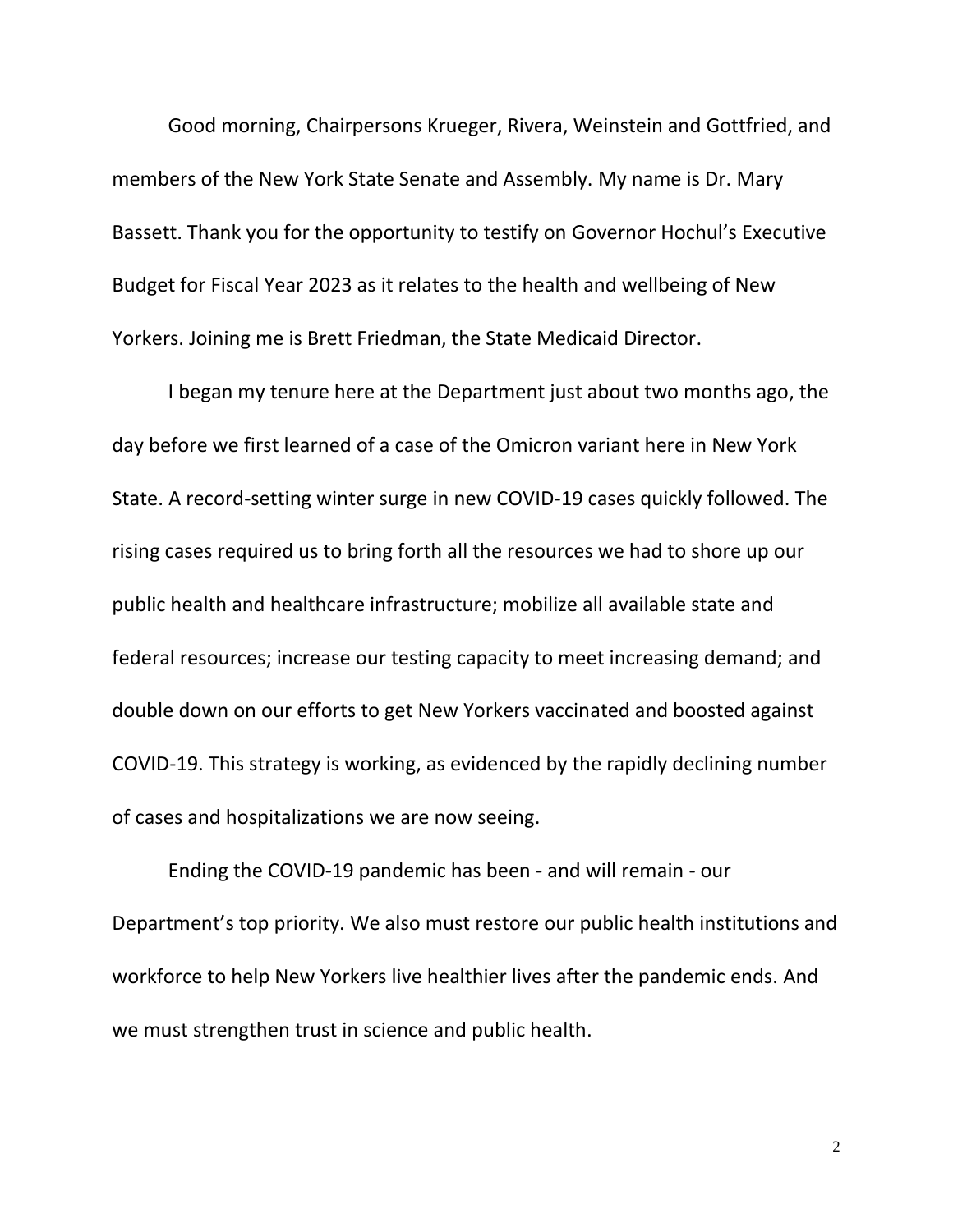The consequences of this pandemic extend beyond its dreadful toll in lives lost. Our lives have been upended, and we know that some of us will live with the effects of COVID-19 for a long time. The impact extends even further. For example, use of preventive care has fallen, affecting services from medication access to cancer screening. We see troubling increases in sexually transmitted infections, and a worsening opioid epidemic, with a tragic rise in the number of drug overdoses.

Governor Hochul's Executive Budget for Fiscal Year 2023 meets these needs and puts us on a path to a stronger Health Department and a healthier New York.

The Governor's vision prioritizes openness and transparency. In medicine, and in public service, we owe it to our patients and our constituents to tell them what they *need* to hear -- not just what they *want* to hear. It is the public's right to expect -- and our obligation to deliver -- recommendations based on sound science and public health expertise.

This vision also prioritizes racial equity and social justice. COVID-19 may have been caused by a new virus, but the societal conditions that made certain groups more vulnerable to COVID were not new. Indeed, COVID found its way through our collective failure to ensure safe workplaces, affordable homes, living wages and access to healthcare for all. And it highlighted how deep racial and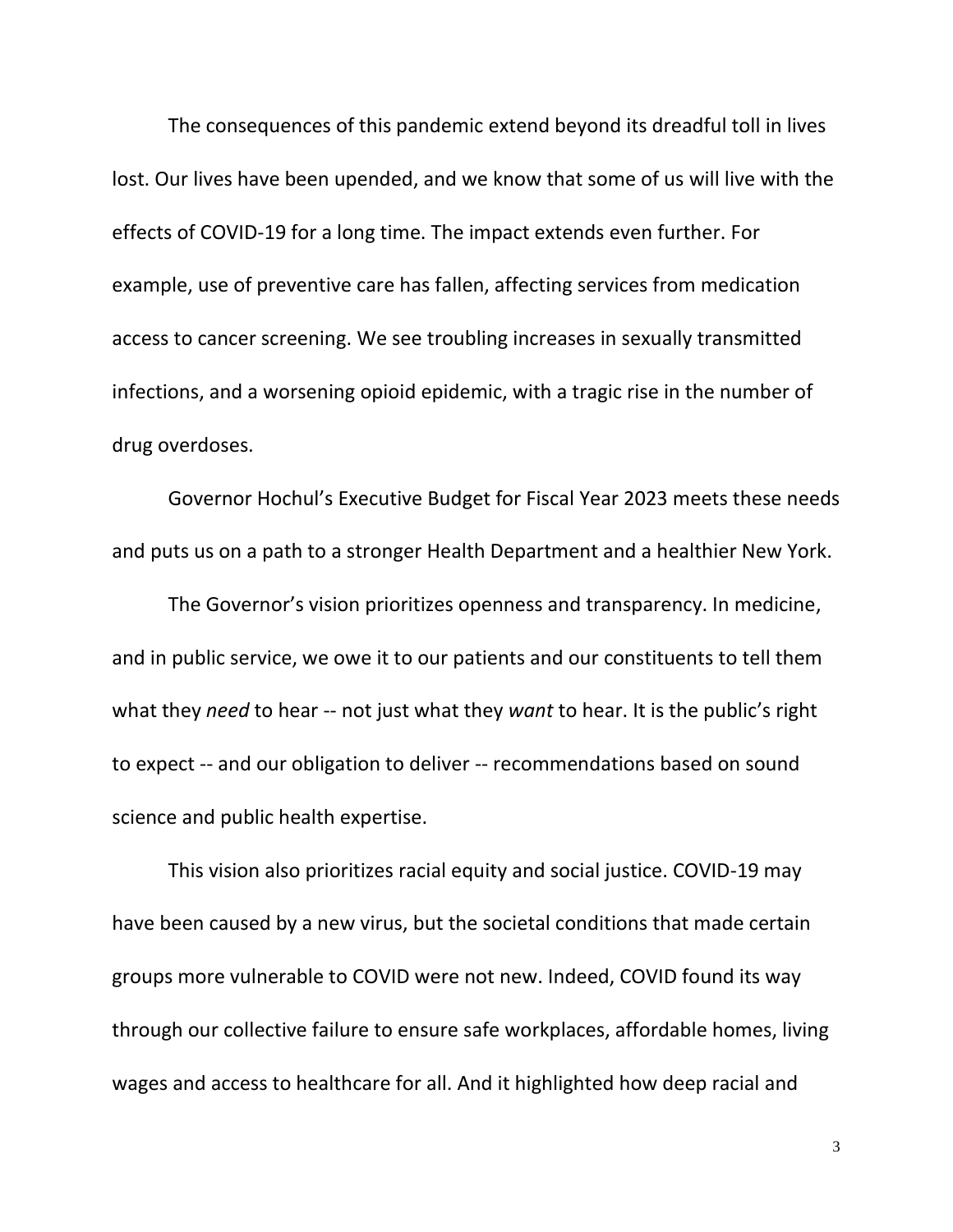ethnic inequities continue to frame life chances. Even during this most recent Omicron wave, the COVID hospitalization rate for Black New Yorkers rose to two times that of white New Yorkers.

Such racial disparities are not due to biological differences. But the data clearly show that a person's race/ethnicity is a risk factor for severe illness and hospitalization. Considerations like age, co-morbidities and pre-existing medical conditions, and yes, race/ethnicity, should be considered in weighing whether some individuals are more likely than others to become severely ill from COVID.

Root causes of such disparities include racism. Last December, Governor Hochul signed a package of legislation that included declaring racism a public health crisis – taking numerous meaningful steps and signaling this Administration's commitment to righting the wrongs of systemic racism and injustice.

This year's Executive Budget is the best budget that the Department of Health has seen in a long time, providing an unprecedented investment in our health care system, Medicaid, public health programs and our own Department's work force. Governor Hochul understands that without a health workforce, there can be no pandemic response, and no significant progress in making our communities healthier.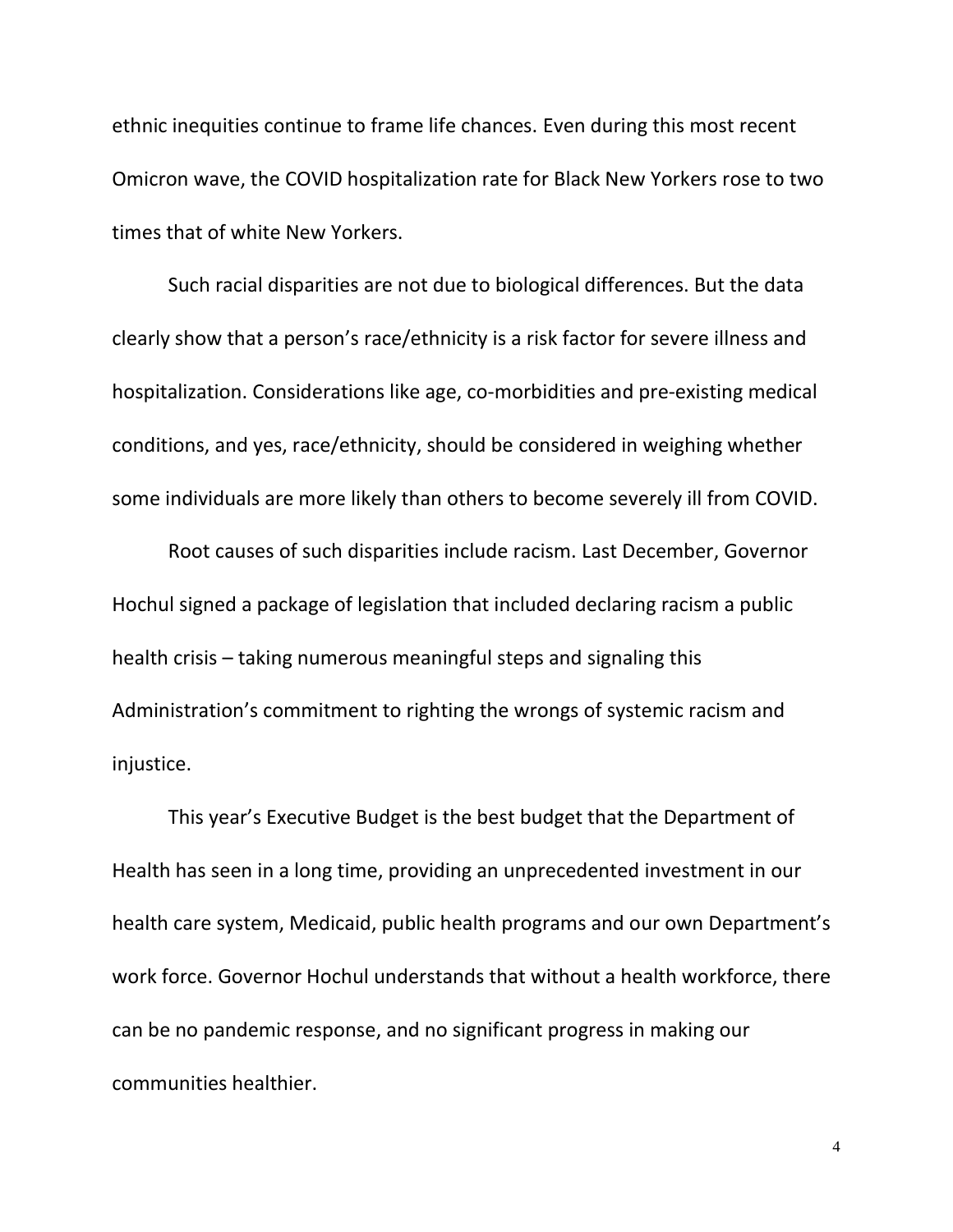The budget includes a multi-year investment of \$10 billion, with the goal of growing the healthcare workforce by 20 percent over the next five years. There is \$1.2 billion for healthcare and mental hygiene worker retention, including bonuses for full-time health workers. There is also \$500 million for wage increases through cost-of living adjustments.

And there is funding for the Health Department to hire a much needed 560 additional staff across the agency.

But a workforce alone does not give New Yorkers good healthcare. All New Yorkers must also have the means to access healthcare services. This budget updates the Medicaid Global Cap to make necessary investments in our Medicaid program – improving public health programs and programs serving older adults and enhancing critical health and social services – all while achieving savings through reforms and cost control efforts.

It restores the 1.5 percent reduction from the Fiscal Year 2021 budget and increases Medicaid rates across the board by an additional one percent.

The budget invests \$2.8 billion in payments directed to "safety net" hospitals that serve communities and care for patients hit hardest by COVID.

And it makes overdue investments in long-term care. Nursing homes are among the facilities that will benefit from a \$1.6 billion capital program to fund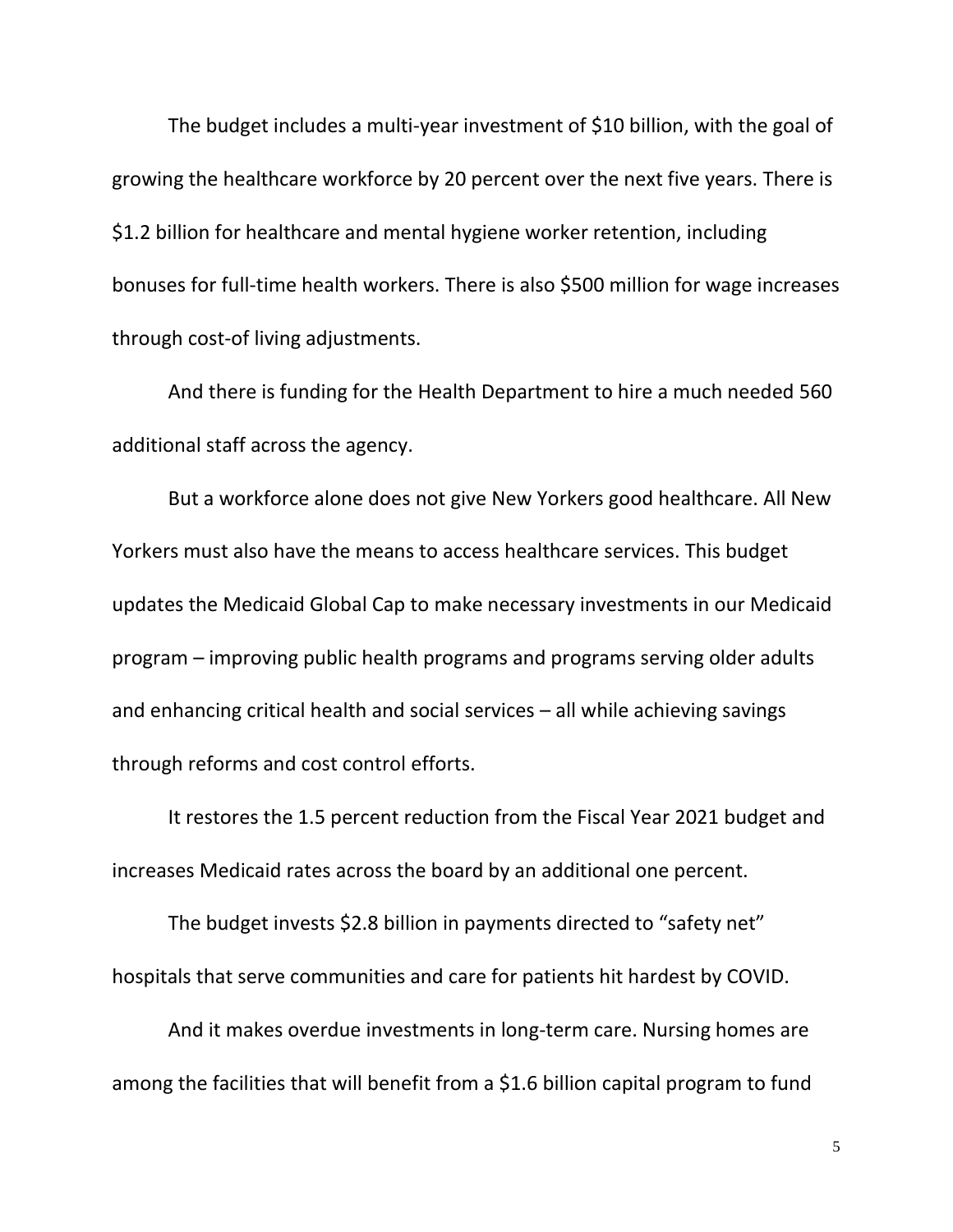much needed improvements. Additional dollars are also allocated to long-term care facilities to help them meet minimum staffing requirements.

Improving health and safety in our state's long-term care facilities extends far beyond COVID-19. Staff of these facilities must be adequately trained, supported, and equipped to provide the best possible care to their residents. Among the many initiatives related to healthcare worker education is a new "Nurses Across New York" program that provides loan forgiveness for nurses who spend three years working in an underserved community.

The Executive Budget also makes substantial investment in countless other areas of public health.

The Department's Wadsworth Center has been a beacon of science throughout this pandemic – from establishing the first diagnostic test for COVID-19 outside of the CDC to managing the regulatory process for labs across the state that conduct testing and screening for variants like Omicron. This budget includes \$2.4 billion to support capital infrastructure in healthcare and enhanced laboratory capacity, including \$750 million to build a new Wadsworth facility on one campus.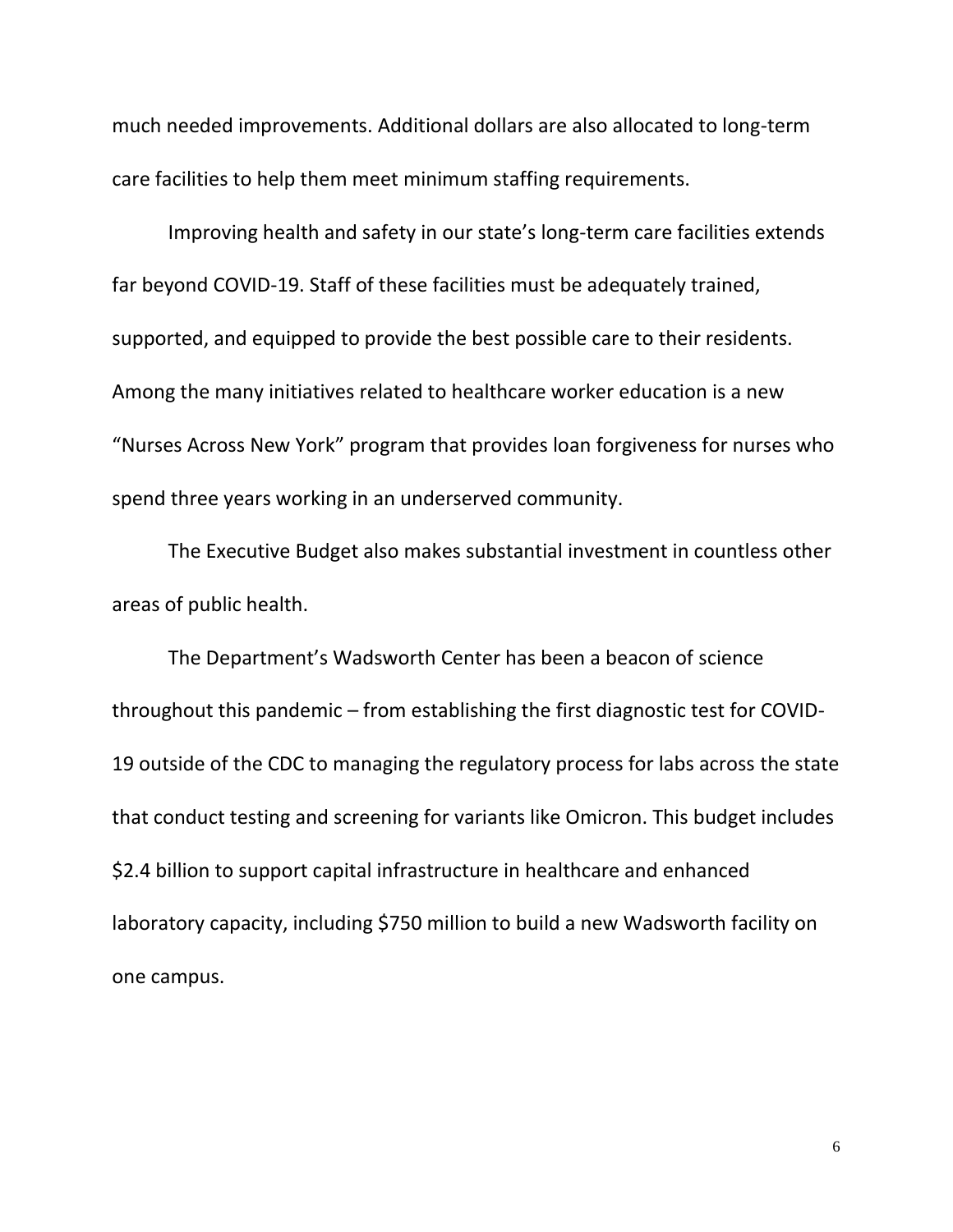This Budget also utilizes more than \$100 million collected from pharmaceutical companies responsible for the opioid crisis to make unprecedented investments in addiction services.

The budget continues to support the Department's efforts to end the AIDS epidemic, and includes enhanced support to fund health services, education and training, and capacity building in support of New York's LGBTQ+ community.

We are also addressing gun violence in our state – an epidemic that has claimed far too many lives and has irreversibly affected the lives of countless others across every part of the state. The Department's new Office of Gun Violence Prevention will take a public health-driven approach to preventing gun violence and will deploy resources to those areas that need it most.

This budget invests \$20 million over two years in local health departments that have been at the forefront of this pandemic and countless other threats to health through the General Public Health Works, also known as Article 6. Further, an additional \$60 million will assist local health departments in the hiring and retention of county public health staff.

In closing, Governor Hochul's FY23 Executive Budget supports this Department's efforts to do what is necessary to protect New Yorkers throughout